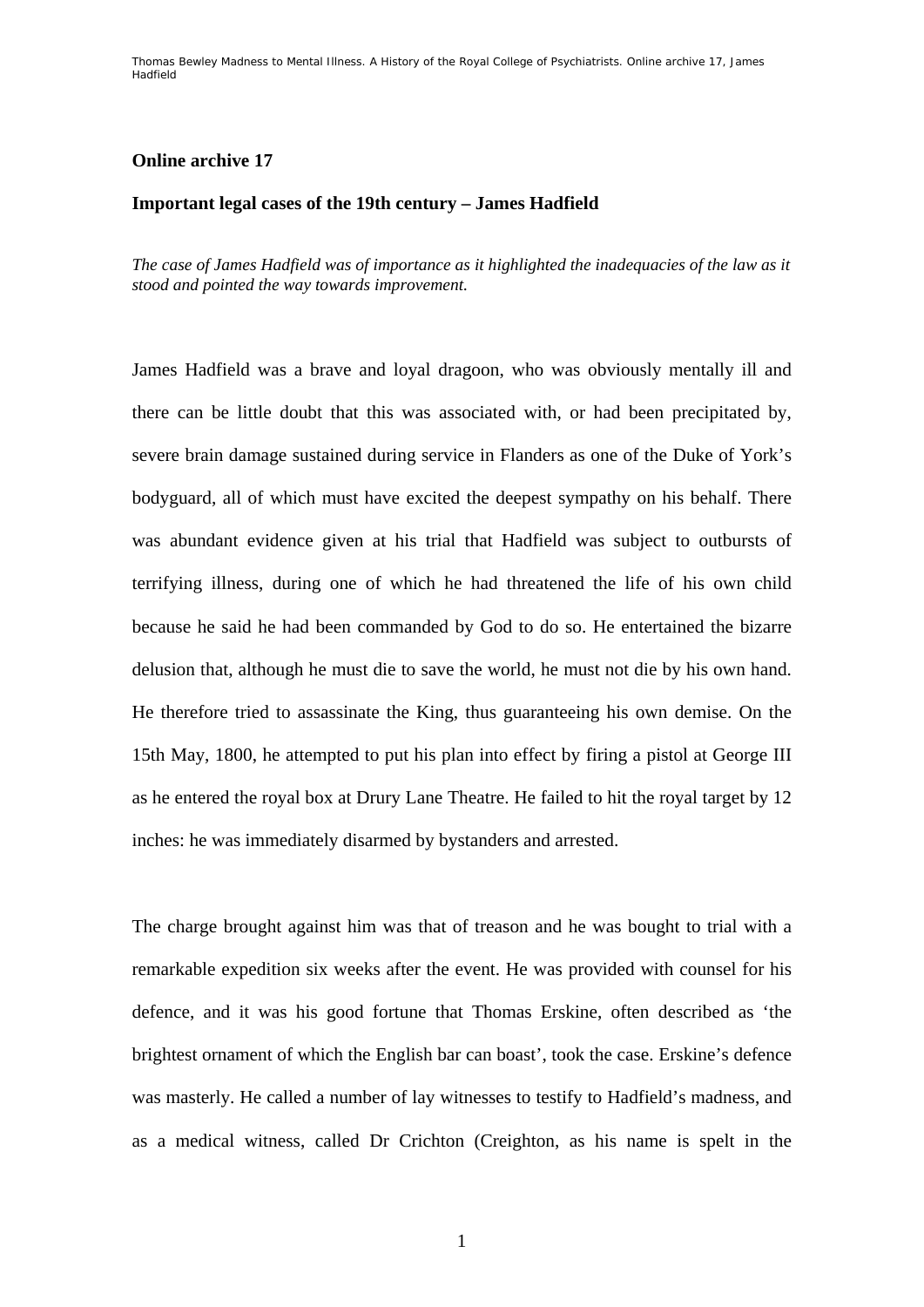transcript of the trial) of Bethlem Hospital who had examined Hadfield at Newgate the night before the trial began. So convincing, indeed, was Erskine's defence that the Lord Chief Justice stopped the trial and directed the jury to find Hadfield 'Not Guilty: he being under the influence of Insanity at the time the act was committed'.

The verdict was fraught with judicial anomalies and difficulties. Hadfield obviously posted a threat to himself, to his family, and possibly to the King, so that it was imperative for him to be detained, in spite of the fact that his detention was patently illegal. Legislation was perforce passed in great haste and made restrospective. It provided that if 'any Person, charged with Treason, Murder, Felony' was found to have been 'insane at the Time of the Commission of such Offence' and hence acquitted, the Court shall 'order such Persons to be kept in strict custody, in such Place and in such Manner as to the Court shall seem fit, until His Majesty's Pleasure shall be known.' In this instance, there being no other suitable place, Hadfield was committed to Bethlem Hospital, where, apart from a spell in Newgate following an escape from the hospital, he was cared for until his death in 1841.

The importance of Hadfield's case is that it provided for a special verdict, 'Not guilty, being under the influence of Insanity at the time the act was committed'. It created a new category of offenders, 'criminal lunatics' – a wholly undesirable term – and it caused an immediate change in the law so as to oblige the Court, when a person was found insane, to order his safe custody in some suitable place 'until His Majesty's Pleasure shall be known'.